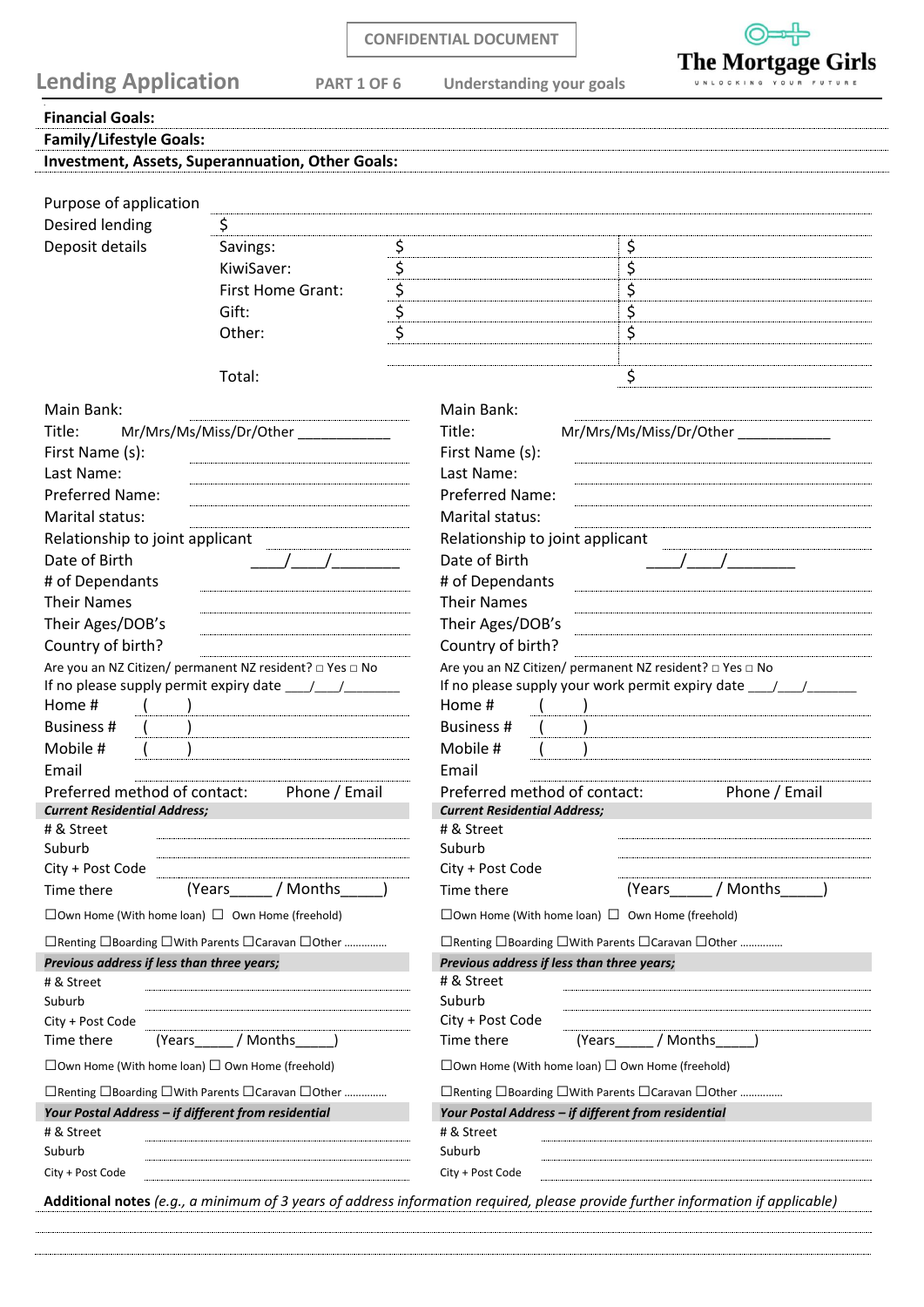|                                                                   |                                                                 |                                                                              | <b>CONFIDENTIAL DOCUMENT</b>                                            |                                                                                                                     |
|-------------------------------------------------------------------|-----------------------------------------------------------------|------------------------------------------------------------------------------|-------------------------------------------------------------------------|---------------------------------------------------------------------------------------------------------------------|
| <b>Lending Application</b>                                        |                                                                 | <b>PART 2 OF 6</b>                                                           | Income details                                                          | <b>The Mortgage Girls</b>                                                                                           |
| Person 1<br>Employer/Bus Name<br>Employer address<br>Occupation   |                                                                 |                                                                              | Person 2<br>Employer/Bus Name<br>Employer address<br>Occupation         |                                                                                                                     |
|                                                                   | □Full-time □Part-time □Self-Employed                            |                                                                              |                                                                         | □Full-time □Part-time □Self-Employed                                                                                |
| Time there: (Years_______/ Months______)                          |                                                                 |                                                                              | Time there: (Years________/ Months_______)                              |                                                                                                                     |
| Pay details                                                       |                                                                 |                                                                              | Pay details                                                             |                                                                                                                     |
| Wages                                                             | Min hours                                                       |                                                                              | Wages                                                                   | Min hours                                                                                                           |
| Salary                                                            | Hourly rate \$<br>\$<br>$\Box$ pw $\Box$ pf $\Box$ pm $\Box$ pa |                                                                              | Salary                                                                  | Hourly rate \$<br>\$<br>$\Box$ pw $\Box$ pf $\Box$ pm $\Box$ pa                                                     |
|                                                                   | $\Box$ Gross $\Box$ Net                                         |                                                                              |                                                                         | $\Box$ Gross $\Box$ Net                                                                                             |
| <b>Business income</b>                                            | \$                                                              |                                                                              | <b>Business income</b>                                                  | \$                                                                                                                  |
| Previous if under 3 years                                         |                                                                 |                                                                              | Previous if under 3 years                                               |                                                                                                                     |
| Employer/Bus name                                                 |                                                                 |                                                                              | Employer/Bus name                                                       |                                                                                                                     |
| Occupation                                                        |                                                                 |                                                                              | Occupation                                                              |                                                                                                                     |
| Time there: (Years______/ Months_____)<br>Student loan?           | □Full-time □Part-time □Self-Employed<br>$\Box$ Yes $\Box$ No    |                                                                              | Time there: (Years / Months )<br>Student loan?                          | □Full-time □Part-time □Self-Employed<br>$\Box$ Yes $\Box$ No                                                        |
| Other income                                                      |                                                                 |                                                                              | Other income                                                            |                                                                                                                     |
| Rental income                                                     |                                                                 | $\zeta$ pw $\Box$ pw $\Box$ pm $\Box$ pa                                     | Rental income                                                           | $\zeta$ pw $\Box$ pf $\Box$ pm $\Box$ pa                                                                            |
| Other income                                                      |                                                                 | $\Box$ pw $\Box$ pf $\Box$ pm $\Box$ pa                                      | Other income                                                            | $\Box$ pw $\Box$ pf $\Box$ pm $\Box$ pa                                                                             |
|                                                                   |                                                                 | $\Box$ pw $\Box$ pf $\Box$ pm $\Box$ pa                                      |                                                                         | $\Box$ pw $\Box$ pf $\Box$ pm $\Box$ pa                                                                             |
|                                                                   |                                                                 | $\Box$ pw $\Box$ pf $\Box$ pm $\Box$ pa                                      |                                                                         | $\Box$ pw $\Box$ pf $\Box$ pm $\Box$ pa                                                                             |
| Credit History Information                                        |                                                                 |                                                                              |                                                                         | (Please advise of any defaults/collections/bankruptcies/insolvencies/non-asset or alternatives)                     |
| Criminal History Information                                      |                                                                 | Please advise of any criminal history that may impact your borrowing ability |                                                                         |                                                                                                                     |
| Anticipated Changes Information                                   |                                                                 |                                                                              | (If none expected - please note no anticipated changes expected)        | Please advise of any anticipated changes that could affect your ability to repay your desired lending.              |
| Have you been a director of a<br>company in the past 7 years?     |                                                                 |                                                                              | Please advised yes or no. If yes are there any outstanding liabilities? |                                                                                                                     |
| Are you a guarantor for any<br>lending, business, trust or other? |                                                                 | If yes please provide more details?<br>$\Box$ No $\Box$ Yes                  |                                                                         |                                                                                                                     |
|                                                                   |                                                                 |                                                                              |                                                                         | Additional notes (e.g., a minimum of 3 years employment required, please provide further information if applicable) |
|                                                                   |                                                                 |                                                                              |                                                                         |                                                                                                                     |
|                                                                   |                                                                 |                                                                              |                                                                         |                                                                                                                     |
|                                                                   |                                                                 |                                                                              |                                                                         |                                                                                                                     |
|                                                                   |                                                                 |                                                                              |                                                                         |                                                                                                                     |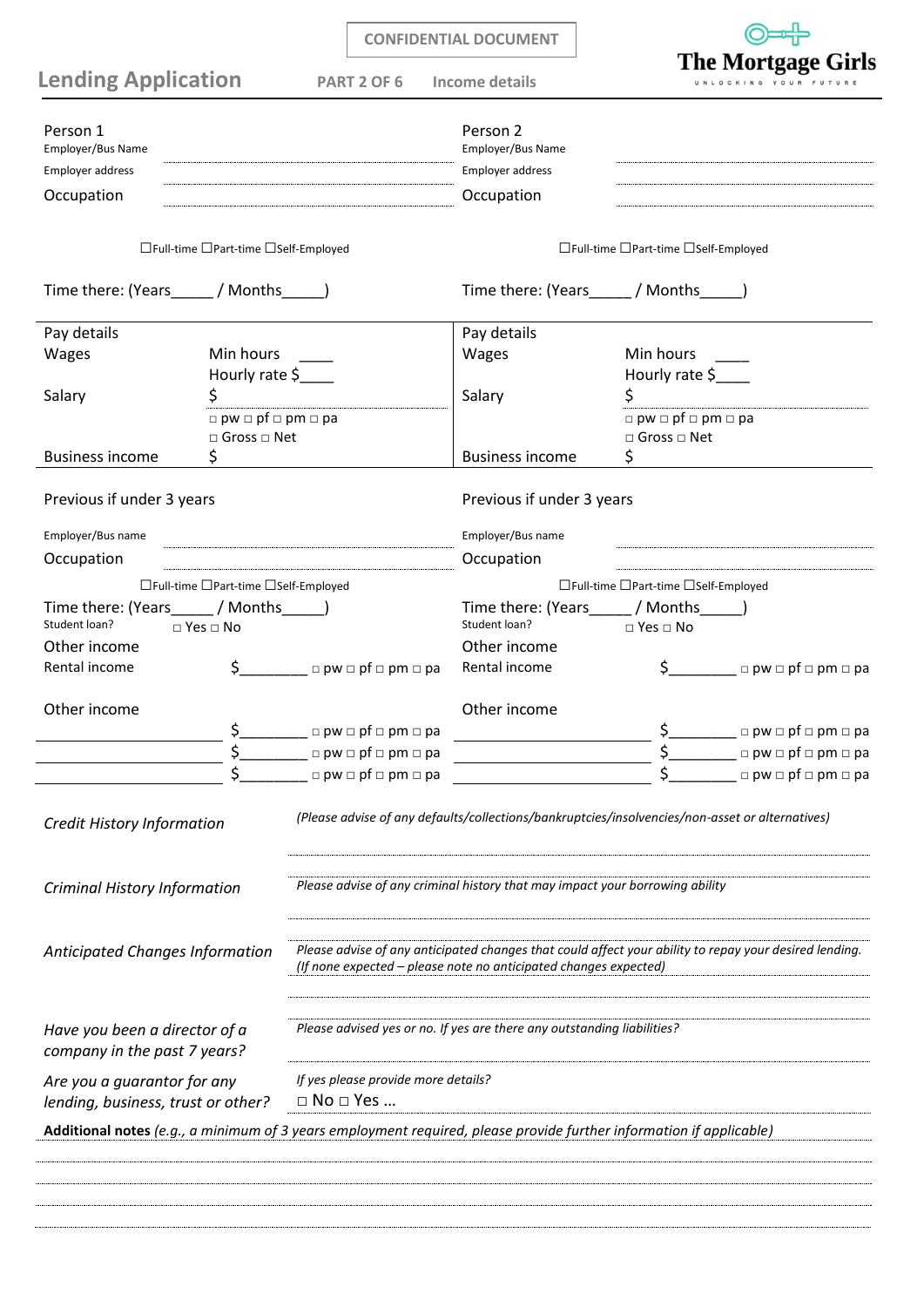#### **CONFIDENTIAL DOCUMENT**

## **Lending Application PART 3 OF 6 Assets, Liabilities & Expenses**



|  |  |  |  |  |  | ັັ                    |  |  |  |
|--|--|--|--|--|--|-----------------------|--|--|--|
|  |  |  |  |  |  | UNLOCKING YOUR FUTURI |  |  |  |

| <b>Assets</b>               |                                                                       | <b>Liabilities</b>      |                      |                      |                      |
|-----------------------------|-----------------------------------------------------------------------|-------------------------|----------------------|----------------------|----------------------|
|                             | Institution                                                           |                         | Institution          | Limit                | <b>Amount Owing</b>  |
| <b>Bank Deposit</b>         | \$                                                                    | <b>Bank Overdraft</b>   | \$                   |                      | \$                   |
| <b>Bank Deposit</b>         | Ś                                                                     | <b>Bank Overdraft</b>   | Ś                    |                      | \$                   |
| <b>Motor Vehicles</b>       |                                                                       |                         |                      |                      |                      |
| Make<br>Model               | Year                                                                  | <b>Credit Card</b>      | \$                   |                      | \$                   |
|                             | \$                                                                    | Paid in full each month |                      | $\Box$ Yes $\Box$ No |                      |
|                             | \$                                                                    | <b>Credit Card</b>      | \$                   |                      | \$                   |
|                             | \$                                                                    | Paid in full each month |                      | $\Box$ Yes $\Box$ No |                      |
| <b>Real Estate/Property</b> |                                                                       | <b>Store Card</b>       | \$                   |                      | \$                   |
| <b>Address</b>              | Approx. Market Value                                                  | Paid in full each month |                      | $\Box$ Yes $\Box$ No |                      |
|                             |                                                                       | Buy now pay later       | \$                   |                      |                      |
| Notes EQC + Insurance info: | \$                                                                    | Paid in full each month | $\Box$ Yes $\Box$ No | To be closed?        | $\Box$ Yes $\Box$ No |
|                             |                                                                       | Typical use:            |                      |                      |                      |
| Notes EQC + Insurance info: | \$                                                                    |                         | Institution          | Repayment            | Amount Owing         |
|                             |                                                                       | <b>Hire Purchase</b>    |                      |                      | \$                   |
| Notes EQC + Insurance info: | \$                                                                    | Purpose:                |                      | W/F/M                |                      |
|                             |                                                                       | Personal Loan           |                      |                      | \$                   |
| Notes EQC + Insurance info: | \$                                                                    | Purpose:                |                      | W/F/M                |                      |
|                             | Institution                                                           | Personal Loan           |                      |                      | \$                   |
| Superannuation              | \$                                                                    | Purpose:                |                      | W/F/M                |                      |
|                             | \$                                                                    | Other Loan              |                      |                      | \$                   |
|                             | Institution                                                           | Purpose:                |                      | W/F/M                |                      |
| <b>Bonds and Shares</b>     | \$                                                                    | Family Loan             |                      |                      | \$                   |
|                             | \$                                                                    | Purpose:                |                      | W/F/M                |                      |
|                             |                                                                       | Home Loans;             |                      |                      |                      |
|                             | Other investments (e.g. value items such as boats, antiques caravans) |                         | <i>Institution</i>   | Fixed/Floating/Limit | <b>Amount Owing</b>  |
| Item                        | Value                                                                 | Home Loan               |                      |                      | \$                   |
|                             | \$                                                                    | Home Loan               |                      |                      | \$                   |
|                             | \$                                                                    | Home Loan               |                      |                      | \$                   |
|                             | \$                                                                    | Revolving Credit        |                      | \$                   | \$                   |
|                             | \$                                                                    | Other Finance;          |                      |                      |                      |
| <b>Home Contents</b>        | \$                                                                    | Student Loan            | Name                 |                      | \$                   |
|                             |                                                                       | <b>Student Loan</b>     | Name                 |                      | \$                   |

# Expenses

|                                 | Repayment | W/F/M |                                     | Repayment | W/F/M |                          | Repayment | W/F/M |                                                                     | Repayment | W/F/M |
|---------------------------------|-----------|-------|-------------------------------------|-----------|-------|--------------------------|-----------|-------|---------------------------------------------------------------------|-----------|-------|
| home loan repayments            |           |       | Other home costs                    |           |       | Second Home - Expenses   |           |       | Gambling                                                            |           |       |
| Personal Loan repayments        |           |       | Insurance - Home                    |           |       | Medical                  |           |       | Home / Mobile                                                       |           |       |
| <b>Student Loan Repayments</b>  | Ş         |       | Insurance - Contents                |           |       | <b>Natural Therapies</b> |           |       | Internet                                                            |           |       |
| <b>Credit Card Repayments</b>   |           |       | Insurance - Health                  |           |       | Ongoing rent / board     | Ş         |       | Vehicle - petrol                                                    |           |       |
| <b>HP Repayments</b>            |           |       | Insurance - Income                  |           |       | Clothing / footwear      |           |       | Vehicle - other                                                     |           |       |
| Childcare                       |           |       | Insurance - Life                    |           |       | Cosmetics                |           |       | <b>Public Transport</b>                                             |           |       |
| Child support                   |           |       | Insurance - Vehicle                 |           |       | Dry Cleaning             |           |       | Other transport costs                                               |           |       |
| Education - public              |           |       | Investment - Rates                  |           |       | Personal Care            |           |       | <b>Regular donations</b>                                            |           |       |
| Education - private             |           |       | Investment - Rates/water            |           |       | Pets                     |           |       | <b>Tithing</b>                                                      |           |       |
| Groceries                       |           |       | Investment - Body Corp              |           |       | Alcohol / tobacco        |           |       | <b>Voluntary Super</b>                                              |           |       |
| <b>Electricity &amp; Gas</b>    |           |       | Investment - expenses               |           |       | Memberships              |           |       | Kiwi saver                                                          |           | %     |
| Rates-council                   |           |       | Second Home - Rates                 |           |       | Gym / Sports             |           |       | kiwi saver                                                          |           | %     |
| Rates - water                   |           |       | Second Home - Water                 |           |       | Travel / Holidays        |           |       |                                                                     |           |       |
| <b>Body Corp</b>                |           |       | Second Home - Body Corp             | ⇒         |       | Miscellaneous            |           |       |                                                                     |           |       |
| Reason for no childcare expense |           |       | Current Asset Insurance Provider(s) |           |       |                          |           |       | Other Insurance Provider(s) (rural/business/pet/life/income/health) |           |       |
|                                 |           |       | Home:                               |           |       |                          |           |       |                                                                     |           |       |
|                                 |           |       | Contents:                           |           |       |                          |           |       |                                                                     |           |       |
|                                 |           |       | Vehicle:                            |           |       |                          |           |       |                                                                     |           |       |
|                                 |           |       |                                     |           |       |                          |           |       |                                                                     |           |       |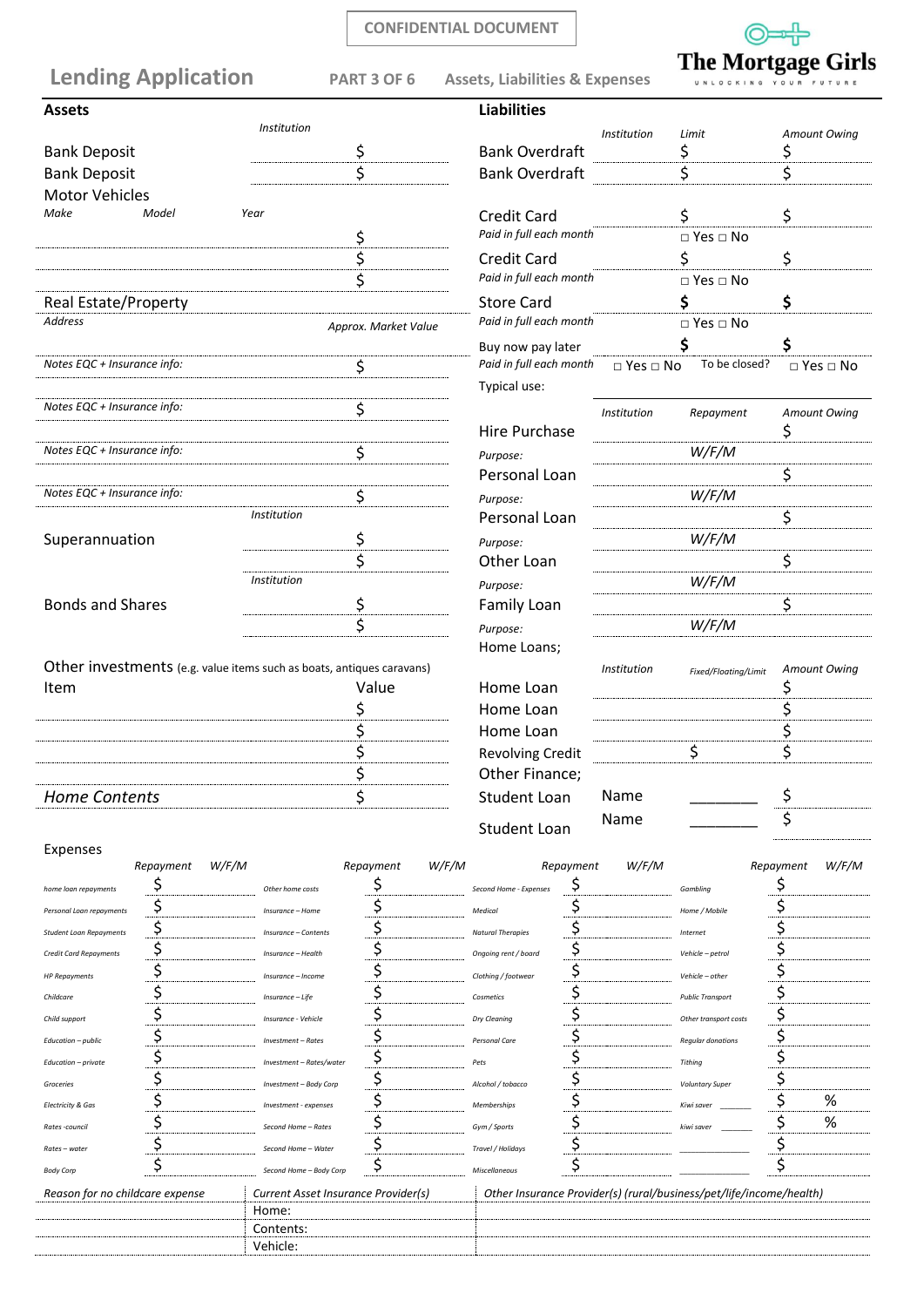**CONFIDENTIAL DOCUMENT**

**Lending Application PART 4 OF 6 New Budget Comparison**

The Mo

We now need to show the bank what impact on your current budget your new lending would have.

Budget set out:  $\Box$  pw  $\Box$  pf  $\Box$  pm

| (New homes & top ups budget) - we have another budget table available for investment properties |
|-------------------------------------------------------------------------------------------------|
|-------------------------------------------------------------------------------------------------|

| <b>Total current budget</b>             |  |
|-----------------------------------------|--|
| Other:                                  |  |
| Current insurances (income/life/health) |  |
| Current insurances (home/contents)      |  |
| Current regular savings                 |  |
| Current rent, board or mortgage payment |  |

#### **New expected budget**

| Total expected Mortgage Repayment Total Mortgage: |   |  |
|---------------------------------------------------|---|--|
|                                                   |   |  |
| Interest Rate:<br>years fixed p.a.<br>%           |   |  |
| Expected rates repayment                          |   |  |
| Expected insurances (home/contents)               |   |  |
| Expected insurances (income/life/health)          |   |  |
| Planned savings (emergencies/maintenance/other)   |   |  |
| Expected budget changes (power/gas/phone)         |   |  |
| Other:                                            |   |  |
| Total expected new budget                         | B |  |

| Current budget (A total)                    |          |  |
|---------------------------------------------|----------|--|
| Less: New Budget (B Total)                  |          |  |
| Total expected change in budget (A minus B) | (+ / - ) |  |

Where there is an increase in your budget from what your current budget/outgoings show we need to be able to advise the bank your intentions / plans show you would be able to service the lending. Are you able to please note down below how you know you would be able to service the lending;

#### **Notes to budget**

\*Budget is set out assuming all other expenses remain unchanged as noted in previous expenses section items including but not limited to groceries, dining out, vehicles and transport costs.

\* Where possible we do suggest decreasing your lending term in order to ensure you have wiggle room for any future interest rate increases or life events that may require you to extend the term in order to decrease outgoings.

\* We do suggest opening a savings account for house maintenance to ensure you have money put aside for any required future repairs and/or upkeep.

\* Disclaimer: The above budget is only approximate and to be used as a guide to help you understand how you may foresee your everyday budget going forward. Purchasing a new home or investment can be exciting and daunting at the same time. While every care has been taken to supply accurate information, errors and omissions may occur. Accordingly, The Mortgage Girls Ltd accepts no responsibility for any loss caused as a result of any person relying on the information supplied.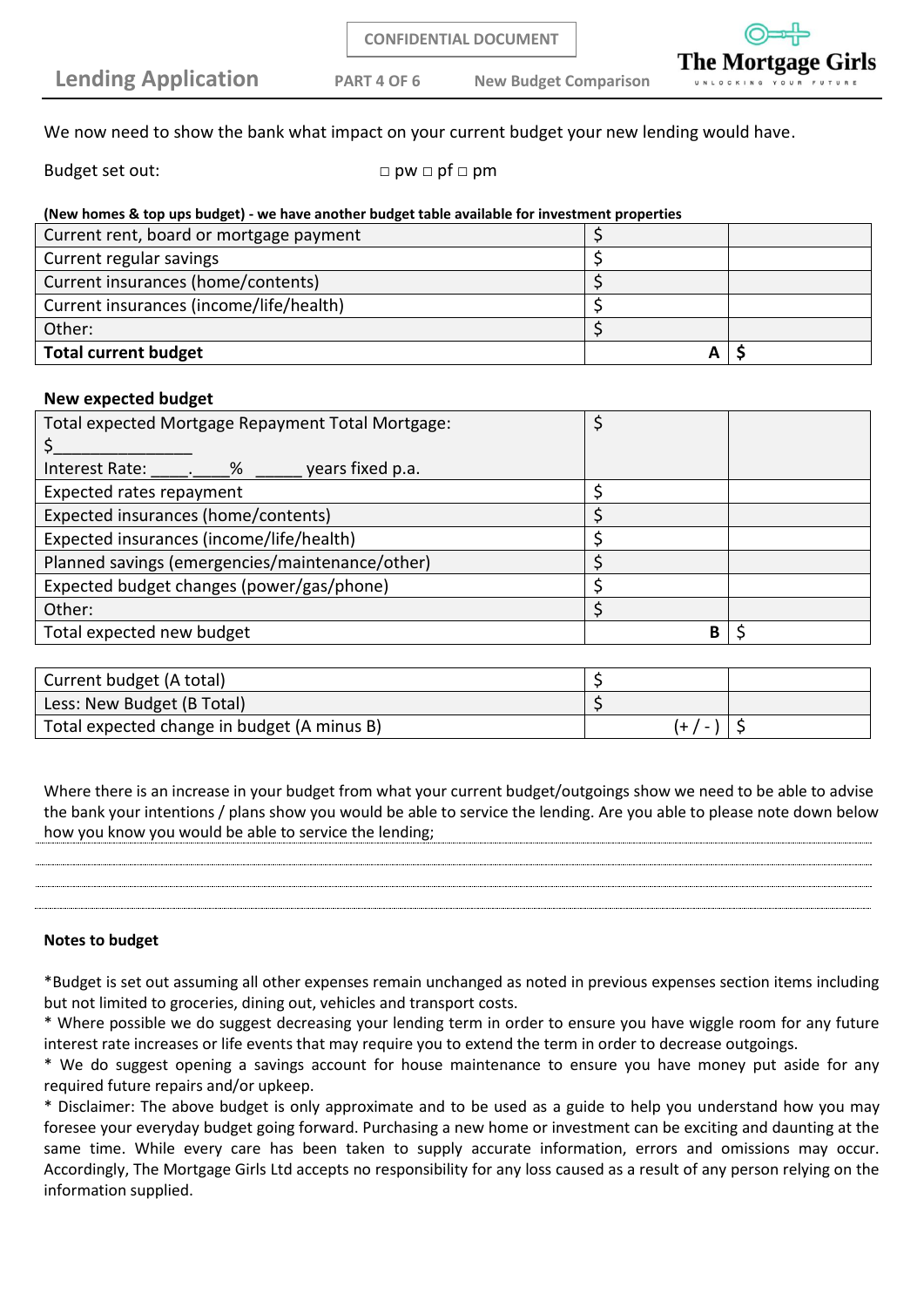|                                                                                                                                                                                                                                                                                                                                                                                                                                                                                                                                                                                                                                                                                                                                                                                                                                                                                                                                                                                                 |                          |                    | <b>CONFIDENTIAL DOCUMENT</b>                                                                                                                                                                                                                                       |             |                                                   |  |
|-------------------------------------------------------------------------------------------------------------------------------------------------------------------------------------------------------------------------------------------------------------------------------------------------------------------------------------------------------------------------------------------------------------------------------------------------------------------------------------------------------------------------------------------------------------------------------------------------------------------------------------------------------------------------------------------------------------------------------------------------------------------------------------------------------------------------------------------------------------------------------------------------------------------------------------------------------------------------------------------------|--------------------------|--------------------|--------------------------------------------------------------------------------------------------------------------------------------------------------------------------------------------------------------------------------------------------------------------|-------------|---------------------------------------------------|--|
| <b>Lending Application</b>                                                                                                                                                                                                                                                                                                                                                                                                                                                                                                                                                                                                                                                                                                                                                                                                                                                                                                                                                                      |                          | <b>PART 5 OF 6</b> | <b>Supporting Information</b>                                                                                                                                                                                                                                      |             | <b>The Mortgage Girls</b><br>UNLOCKING YOUR FUTUR |  |
| <b>Retirement Strategy;</b>                                                                                                                                                                                                                                                                                                                                                                                                                                                                                                                                                                                                                                                                                                                                                                                                                                                                                                                                                                     |                          |                    |                                                                                                                                                                                                                                                                    |             |                                                   |  |
| Client ages: ______ and ______ Maximum Loan Term ______                                                                                                                                                                                                                                                                                                                                                                                                                                                                                                                                                                                                                                                                                                                                                                                                                                                                                                                                         |                          |                    |                                                                                                                                                                                                                                                                    |             |                                                   |  |
| What is your intended retirement age?                                                                                                                                                                                                                                                                                                                                                                                                                                                                                                                                                                                                                                                                                                                                                                                                                                                                                                                                                           | $\Box$ 65-70             |                    | $\Box$ 70-75<br>$\Box$ 75+                                                                                                                                                                                                                                         | $\Box$ 75+  |                                                   |  |
| Will you retire before the loan is repaid?                                                                                                                                                                                                                                                                                                                                                                                                                                                                                                                                                                                                                                                                                                                                                                                                                                                                                                                                                      | $\square$ yes            |                    | $\Box$ no                                                                                                                                                                                                                                                          |             |                                                   |  |
| Are you able to please select from the following or advise through the other tab your intentions with your finances moving forward to<br>retirement?<br>$\Box$ I intend to have the loan term shortened to be repaid prior to retirement<br>$\Box$ I intend to sell and downsize upon retirement<br>$\Box$ I intend to repay my mortgage with my superannuation or kiwi saver upon retirement<br>$\Box$ I intend to continue my mortgage repayments with help from reoccurring superannuation upon retirement<br>I intend to have minimal mortgage upon retirement in which super payments would be able to cover and still afford everyday living<br>$\Box$ I intend to continue in part-time employment upon retirement to support any mortgage repayments<br>$\Box$ . The contract of the contract of the contract of the contract of the contract of the contract of the contract of the contract of the contract of the contract of the contract of the contract of the contract of the co |                          |                    |                                                                                                                                                                                                                                                                    |             |                                                   |  |
| <b>Current banking relationships?</b><br>Are you happy with them?<br>Are there any lenders that you particularly do not like to or what to deal with?                                                                                                                                                                                                                                                                                                                                                                                                                                                                                                                                                                                                                                                                                                                                                                                                                                           |                          |                    |                                                                                                                                                                                                                                                                    |             |                                                   |  |
| Help us understand what bank and lending features are important to you?                                                                                                                                                                                                                                                                                                                                                                                                                                                                                                                                                                                                                                                                                                                                                                                                                                                                                                                         |                          |                    |                                                                                                                                                                                                                                                                    |             |                                                   |  |
| <b>Bank Features</b><br>□ Highest Purchase Price possible<br>□ Great Support<br>□ Good Construction Policies<br>□ Interest Rates<br>Good Healthy Home Policies<br>□ Digital Services<br><b>Weekend Branches</b><br>□ Lending for Credit Impaired<br>□<br>□ Second or Third Tier Options<br>□ 24/7 Call Centre<br>□ NZ Owned<br>$\Box$ Lending using forecasts<br><b>Ethical Banking</b><br>$\Box$ Lending without current financials<br>□<br><b>Low Deposit Options</b><br>□<br><b>First Home Loan</b><br>$\Box$ and the set of the set of the set of the set of the set of the set of the set of the set of the set of the set of the set of the set of the set of the set of the set of the set of the set of the set of the set of the<br>п<br>Is there any further information that you think we may need to know in regards to your lending application?                                                                                                                                   |                          | $\Box$             | <b>Lending Features</b><br>□ Fixed Interest Rates<br>□ Floating Interest Rates<br>□ Lump Sum Ability<br>$\Box$ Variable / Flexible<br>$\Box$ Redraw Facilities<br>□ Interest Only<br>$\Box$ Early Repayment 0 fees<br>□ Offset facilities<br><b>Shortened Term</b> | Other/Notes |                                                   |  |
| <b>Professional Contacts;</b><br>Do You Have?<br><b>Solicitor</b><br>$\Box$<br>Accountant<br>$\Box$<br><b>Financial Advisor</b><br>$\Box$<br><b>Insurance Broker</b><br>$\Box$<br><b>Real Estate Agent</b><br>$\Box$<br>Your Will - Have you made a will?<br>$\sqcap$ Yes<br>Person 1<br>$\Box$ No<br>How did you hear about The Mortgage Girls?<br><b>Adviser notes</b>                                                                                                                                                                                                                                                                                                                                                                                                                                                                                                                                                                                                                        | <b>Notes</b><br>Person 2 | $\Box$ Yes         | $\Box$ No                                                                                                                                                                                                                                                          |             |                                                   |  |
| <b>Adviser referral reminders</b><br>$\Box$ Refer Protection Insurance to:<br>$\Box$ Refer Asset Insurance to:<br>□ Refer                                                                                                                                                                                                                                                                                                                                                                                                                                                                                                                                                                                                                                                                                                                                                                                                                                                                       |                          |                    |                                                                                                                                                                                                                                                                    |             |                                                   |  |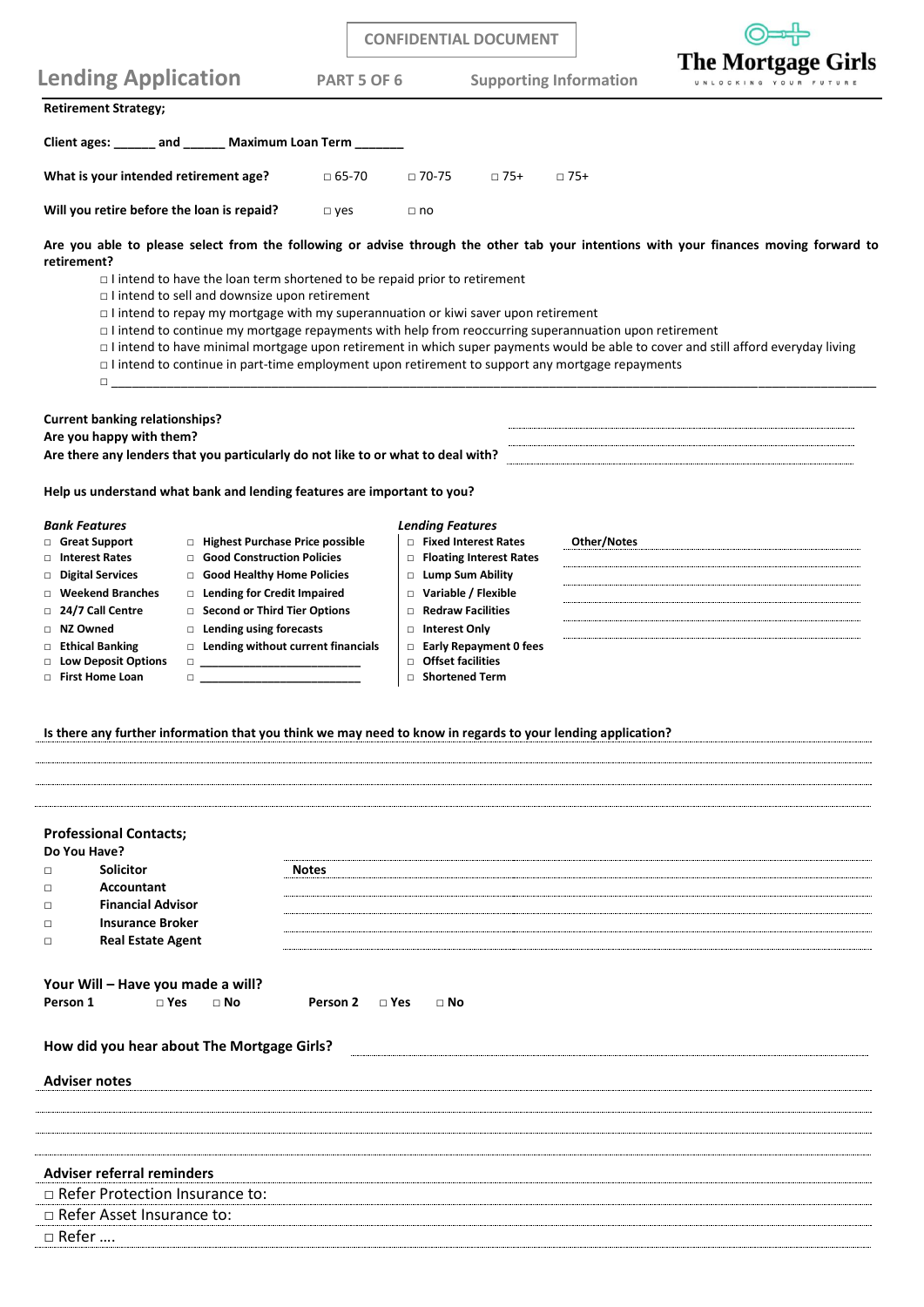### **Lending Application PART 6 OF 6 Declaration**



| <b>Financial Advice Provider</b> | The Mortgage Girls Ltd                              |
|----------------------------------|-----------------------------------------------------|
| <b>Address</b>                   | 174 Huxley Street, Sydenham, Christchurch 8023      |
| <b>Financial Adviser</b>         |                                                     |
| Lender                           | Means a lender (including their associated parties) |
|                                  |                                                     |

Please complete and review this Declaration Form carefully. By signing this Declaration Form, you are acknowledging that you understand and agree to each of the statements set out in Sections A - I below.

#### **Section A: Authority to act**

I/we give the Financial Advice Provider express authority to act on my/our behalf with all Lenders in respect of: obtaining a loan.

#### **Section B: Commission Arrangements**

I/we confirm that I/we have been provided with and have read and understood the Financial Advice Provider Disclosure Guide. I understand that the Financial Adviser's Disclosure Guide details, amongst other things, the commission, fees and expenses that may be received by, or payable to, the Financial Adviser / Financial Advice Provider. I/We also understand and agree to the circumstances in which I/we may need to pay fees to the Financial Adviser / Financial Advice Provider (if applicable).

#### **Section C: Relationship of financial Adviser Provider**

I/we understand that:

- √ The Financial Adviser is a director, employee and/or contractor of the Financial Advice Provider and acts on behalf of the Financial Advice Provider.
- √ The Financial Adviser and the Financial Advice Provider are members of NZ Financial Services Group Limited (NZFSG). NZFSG provides services which can include a client management system, facilitating payment of commission, training, and access to the Lenders and/or Insurers.
- √ The Financial Adviser and the Financial Advice Provider are **not** employees, agents, partners or joint venture partners of the Lender(s)/Insurer(s) or NZFSG.
- √ The Financial Adviser and the Financial Advice Provider do **not** act on behalf of the Lender(s)/Insurer(s) or NZFSG.

#### **Section D: Privacy**

#### **Privacy Authorisation**

- √ I/we authorise my/our personal information (**client information**) to be collected, used and disclosed in accordance with the Financial Advice Provider's Privacy Policy (available on the Financial Advice Provider's website or provided with this Declaration Form).
- √ I/we authorise my/our client information to be shared with the Lender(s) and collected and used by them in accordance with their privacy policies available on the Lender(s) website(s).

#### **Privacy Summary**

The key terms of the Financial Advice Provider's privacy policy are summarised below:

| <b>Collection:</b> | The Financial Advice Provider may collect client information from a number of third parties in<br>accordance with its privacy policy. These include credit reporting agencies and, with your<br>authorisation, employers and banks (e.g., through the use of fileinvite and illion BankStatements).                                                                                                                                                                                                                                                                                                                                                                                                                                                                                                             |
|--------------------|-----------------------------------------------------------------------------------------------------------------------------------------------------------------------------------------------------------------------------------------------------------------------------------------------------------------------------------------------------------------------------------------------------------------------------------------------------------------------------------------------------------------------------------------------------------------------------------------------------------------------------------------------------------------------------------------------------------------------------------------------------------------------------------------------------------------|
| <b>Purpose:</b>    | The Financial Advice Provider will collect and hold client information for the purpose of<br>recommending mortgage and/or insurance products to me/us.                                                                                                                                                                                                                                                                                                                                                                                                                                                                                                                                                                                                                                                          |
| Disclosure:        | Client information may be disclosed to third parties in accordance with the Financial Advice<br>Provider's privacy policy. These include the following:<br>The Lender(s)/Insurer(s)<br><b>NZFSG</b><br>Credit reporting agencies<br>Service providers, e.g., organisations that provide the Financial Advice Provider with<br>administrative and management assistance and services<br>The Financial Markets Authority and other regulators<br>$\bullet$<br>Organisations involved in auditing the Financial Advice Provider<br>Other Financial Advisers such as Insurance Brokers<br>Your solicitor<br><b>Your Accountant</b><br>Prior to disclosing client information, we will take all reasonable steps to ensure the third party has the<br>same level of commitment to protecting the client information. |